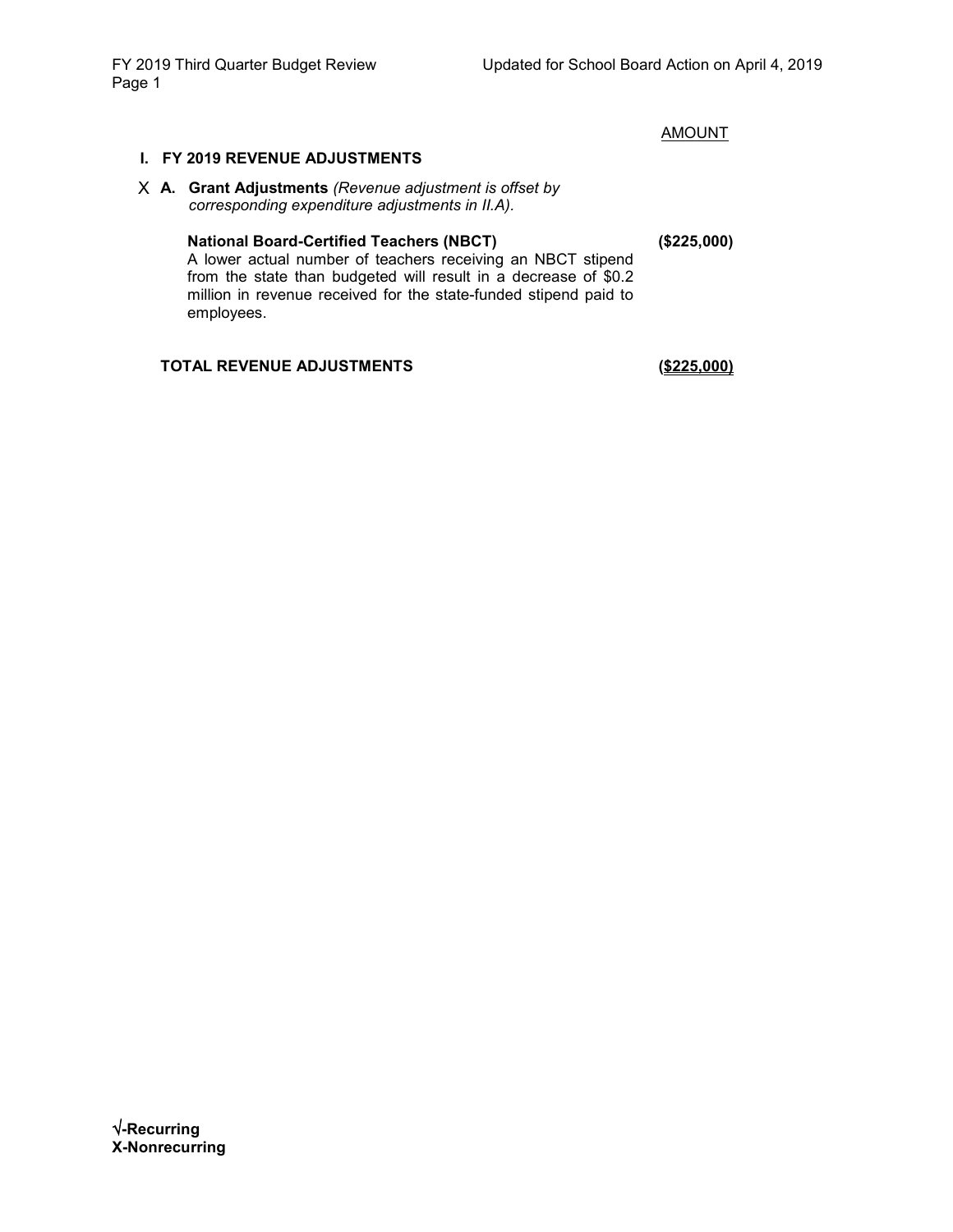| Ш. | FY 2019 EXPENDITURE ADJUSTMENTS                                                                                                                                                                                                                                                                                                                                                                                                                                                                                           | <b>AMOUNT</b>              | <b>POSITIONS</b> |
|----|---------------------------------------------------------------------------------------------------------------------------------------------------------------------------------------------------------------------------------------------------------------------------------------------------------------------------------------------------------------------------------------------------------------------------------------------------------------------------------------------------------------------------|----------------------------|------------------|
|    | X A. Grant Adjustment (Expenditure adjustment is offset by<br>corresponding revenue adjustment in I.A.)                                                                                                                                                                                                                                                                                                                                                                                                                   |                            |                  |
|    | <b>National Board-Certified Teachers (NBCT)</b><br>A lower actual number of teachers receiving an NBCT stipend<br>from the state than budgeted will result in a decrease of \$0.2<br>million in expenditures received for the state-funded stipend<br>paid to employees.                                                                                                                                                                                                                                                  | (\$225,000)                | (0.0)            |
| X. | <b>B. Staffing Reserve Savings</b>                                                                                                                                                                                                                                                                                                                                                                                                                                                                                        |                            |                  |
|    | As of the January staffing review there was a balance of 60.2<br>positions in the staffing reserve. This balance exists due to<br>enrollment actuals falling below projection as detailed in the<br>FY 2019 Midyear Budget Review. It is recommended that the<br>savings of \$4.3 1.0 million, including 50.0 12.0 positions, be<br>recognized at this time. The remaining 40.2 48.2 positions will<br>be utilized as necessary and any remaining reserve savings<br>will be included as part of the Final Budget Review. | (4,337,759)<br>(1,007,493) | (50.0)<br>(12.0) |
|    | TOTAL EXPENDITURE ADJUSTMENTS                                                                                                                                                                                                                                                                                                                                                                                                                                                                                             |                            |                  |
|    | FY 2019 THIRD QUARTER FUNDS AVAILABLE                                                                                                                                                                                                                                                                                                                                                                                                                                                                                     | \$1.007.493                |                  |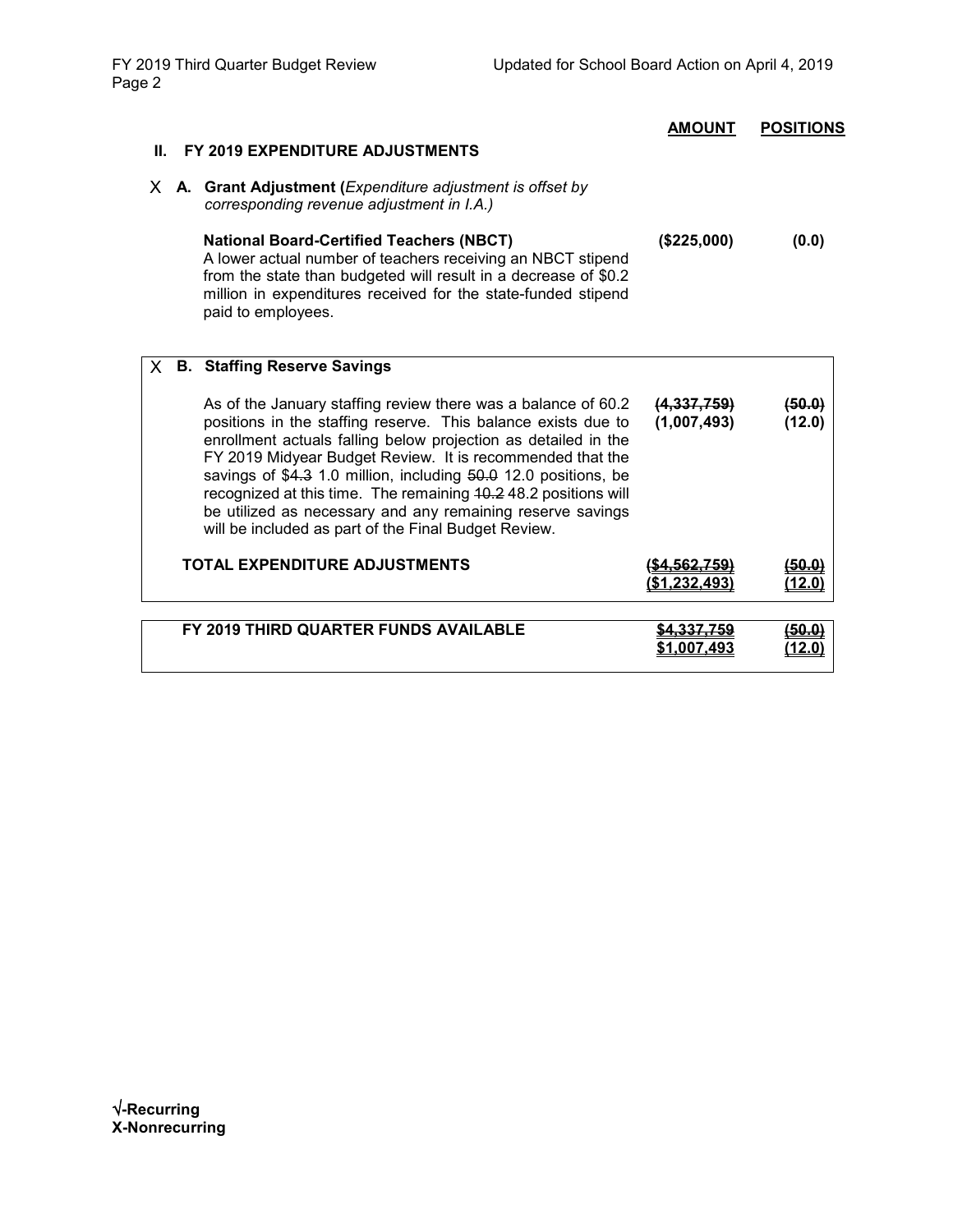### **AMOUNT**

### **III. FY 2020 RECOMMENDED REVENUE ADJUSTMENT**

|        | X A. Beginning Balance                                                                                                                                                                                                                                                                                                                                                                                                                                                                                                                                                  |                            |                  |
|--------|-------------------------------------------------------------------------------------------------------------------------------------------------------------------------------------------------------------------------------------------------------------------------------------------------------------------------------------------------------------------------------------------------------------------------------------------------------------------------------------------------------------------------------------------------------------------------|----------------------------|------------------|
|        | Funding available from the FY 2019 Third Quarter Budget Review<br>will be allocated to provide a \$4.3 1.0 million increase to the<br>budgeted beginning balance for FY 2020. This results in a budgeted<br>beginning balance for FY 2020 of \$28.9 \$25.5 million.                                                                                                                                                                                                                                                                                                     | \$4,337,759<br>\$1,007,493 |                  |
|        |                                                                                                                                                                                                                                                                                                                                                                                                                                                                                                                                                                         |                            |                  |
|        | FY 2020 RECOMMENDED REVENUE ADJUSTMENT                                                                                                                                                                                                                                                                                                                                                                                                                                                                                                                                  | \$4,337,759<br>\$1.007.493 |                  |
|        |                                                                                                                                                                                                                                                                                                                                                                                                                                                                                                                                                                         | <b>AMOUNT</b>              | <b>POSITIONS</b> |
|        | IV. FY 2020 RECOMMENDED EXPENDITURE ADJUSTMENTS                                                                                                                                                                                                                                                                                                                                                                                                                                                                                                                         |                            |                  |
| √ A.   | <b>Placeholder for Revised BA Lane Scale</b>                                                                                                                                                                                                                                                                                                                                                                                                                                                                                                                            |                            |                  |
|        | In order to provide 23 steps for each lane on the teacher's salary<br>scale with no grandfathering and maintain a slight salary<br>differentiation between teachers with a bachelor's degree plus 15<br>credits and teachers with a bachelor's degree plus 30 credits, a<br>revised teacher salary scale is recommended for FY 2020 at a total<br>cost of \$1.0 million. The first year of funding for this change is<br>being recognized and held aside at the Third Quarter Budget<br>Review. The recurring cost will be picked up in the FY 2021<br>Proposed Budget. | \$1,007,493                | 0.0              |
| $X$ B. | <b>One-Time Staffing Reserve Carryover</b>                                                                                                                                                                                                                                                                                                                                                                                                                                                                                                                              |                            |                  |
|        | After being offset by the revised teacher scale cost, staffing<br>reserve savings in FY 2019 results in \$3.3 million including 34.0<br>positions available for FY 2020. This funding will allow for the<br>partial restoration of staffing reserve positions reduced during<br>the FY 2020 Advertised Budget to adjust school staffing formulas                                                                                                                                                                                                                        | 3.330.266                  | 34.O             |

| FY 2020 RECOMMENDED            | CA 227 750<br>$-1.0011100$ | <u>34.0</u> |
|--------------------------------|----------------------------|-------------|
| <b>EXPENDITURE ADJUSTMENTS</b> | .493<br>-00.               |             |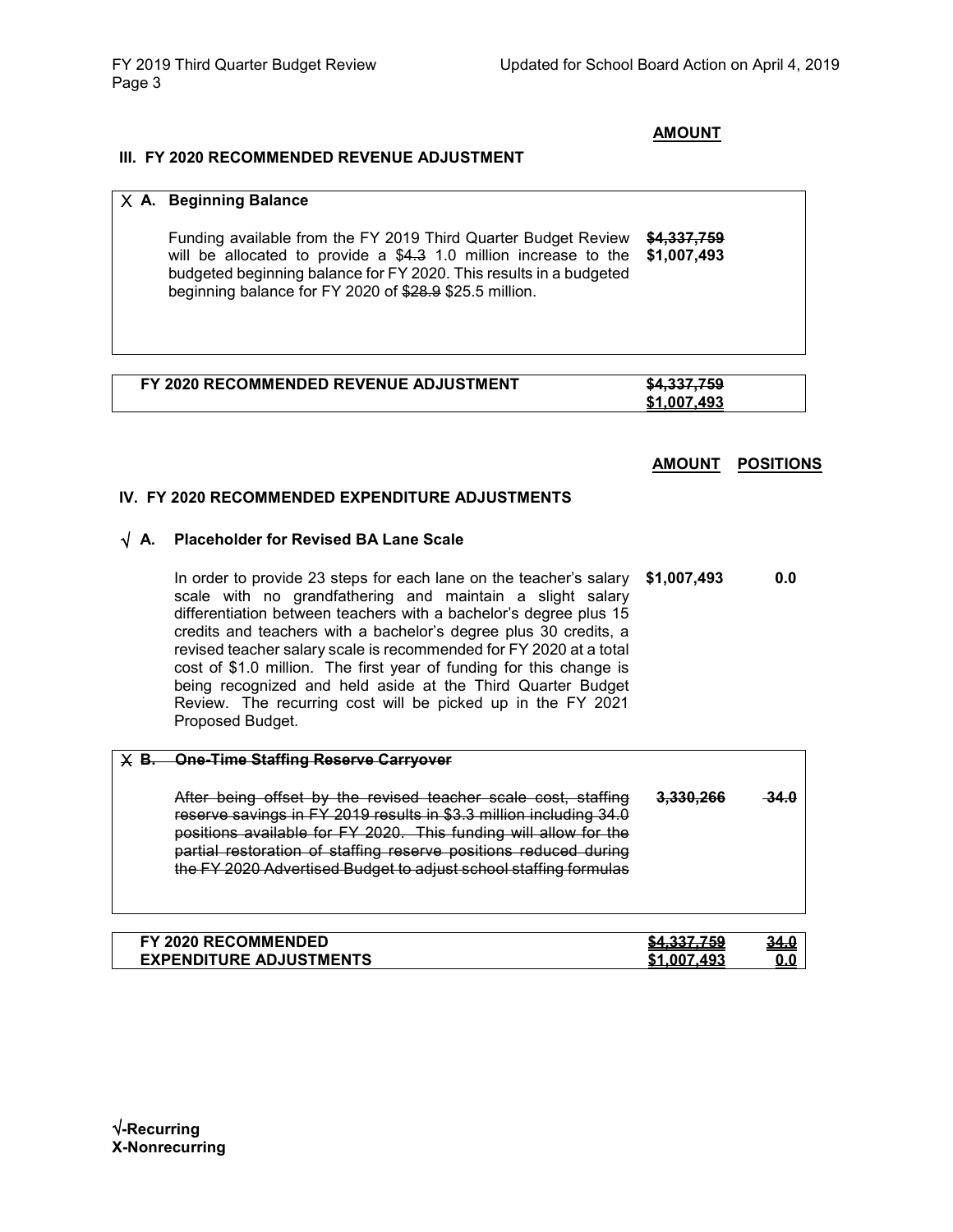### **SCHOOL OPERATING FUND SUMMARY**

|                                                      | <b>AMOUNT</b>              |
|------------------------------------------------------|----------------------------|
| TOTAL REVENUE DECREASE                               | (\$225,000)                |
| TOTAL EXPENDITURE DECREASE                           | (4,562,759)<br>(1,232,493) |
| FY 2019 THIRD QUARTER FUNDS AVAILABLE                | 4,337,759<br>1,007,493     |
| LESS SET ASIDE FOR REVISED TEACHER SCALES            | \$1,007,493                |
| LESS ONE-TIME STAFFING RESERVE CARRYOVER             | <del>3,330,266</del>       |
| FY 2019 THIRD QUARTER FUNDS AVAILABLE                | \$0                        |
| FY 2020 BEGINNING BALANCE SUMMARY                    |                            |
|                                                      | <b>AMOUNT</b>              |
|                                                      |                            |
| FUNDING SET ASIDE AT THE FY 2018 FINAL BUDGET REVIEW | \$24,534,408               |
| FUNDING SET ASIDE AT THE THIRD QUARTER BUDGET REVIEW | 4,337,759<br>1,007,493     |

| <b>Budgeted Beginning Balance History</b> |                |                                         |                                   |  |  |  |  |  |  |
|-------------------------------------------|----------------|-----------------------------------------|-----------------------------------|--|--|--|--|--|--|
| Fiscal<br>Year                            | \$ in Millions | <b>Change From</b><br><b>Prior Year</b> | % of Total<br><b>Disbursement</b> |  |  |  |  |  |  |
| FY 2014                                   | \$65.7         | \$8.2                                   | 2.7%                              |  |  |  |  |  |  |
| FY 2015                                   | \$48.5         | (\$17.2)                                | 1.9%                              |  |  |  |  |  |  |
| FY 2016                                   | \$27.8         | $(\$20.7)$                              | $1.1\%$                           |  |  |  |  |  |  |
| FY 2017                                   | \$33.1         | \$5.3                                   | 1.2%                              |  |  |  |  |  |  |
| FY 2018                                   | \$33.5         | \$0.4                                   | 1.2%                              |  |  |  |  |  |  |
| FY 2019                                   | \$24.2         | (\$9.4)                                 | 0.8%                              |  |  |  |  |  |  |
| FY 2020 Revised                           | \$25.5         | \$1.4                                   | 0.9%                              |  |  |  |  |  |  |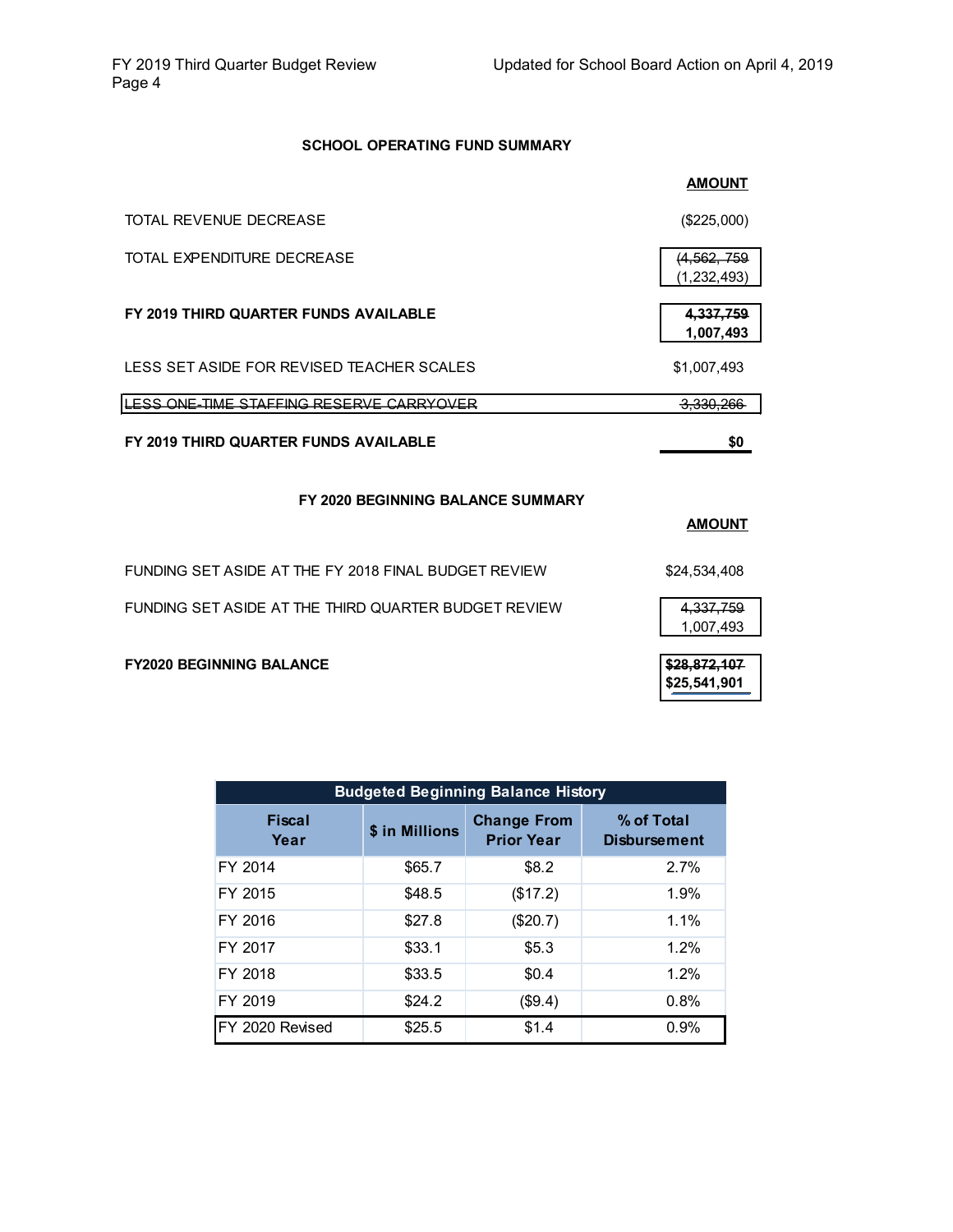### **V. Other Funds**

### **SCHOOL CONSTRUCTION FUND**

The FY 2019 Third Quarter Budget Review for the School Construction Fund includes an increase of 5.0 positions utilizing existing funding. The additional staff will support managing and maintaining safe environments within construction areas as well as schools under renovations; negotiating with various parties regarding the acquisition of property on behalf of FCPS due to increased high density development in the County; providing technical engineering support work in the field and/or in the office; managing and maintaining contract management and records oversight; and managing project specific submittals, architectural directives, contract documents, and complete project records.

### **FOOD AND NUTRITION SERVICES FUND**

The FY 2019 Third Quarter Budget Review revenue reflects an increase of \$50,000 in Share Our Strength and Virginia No Kid Hungry grant funding, with a corresponding increase in expenditures of \$50,000.

### **ADULT AND COMMUNITY EDUCATION FUND**

Revenue and expenditures for the Adult and Community Education (ACE) Fund each total \$10.0 million. The FY 2019 Third Quarter Budget Review includes a \$41,862 increase in revenue, as compared to the midyear projection, due to a net increase in the federal funding for the Adult Education and Family Literacy Act (AEFLA) grant awards. A corresponding \$41,862 increase in expenditures is also reflected as a result of the additional federal grant awards.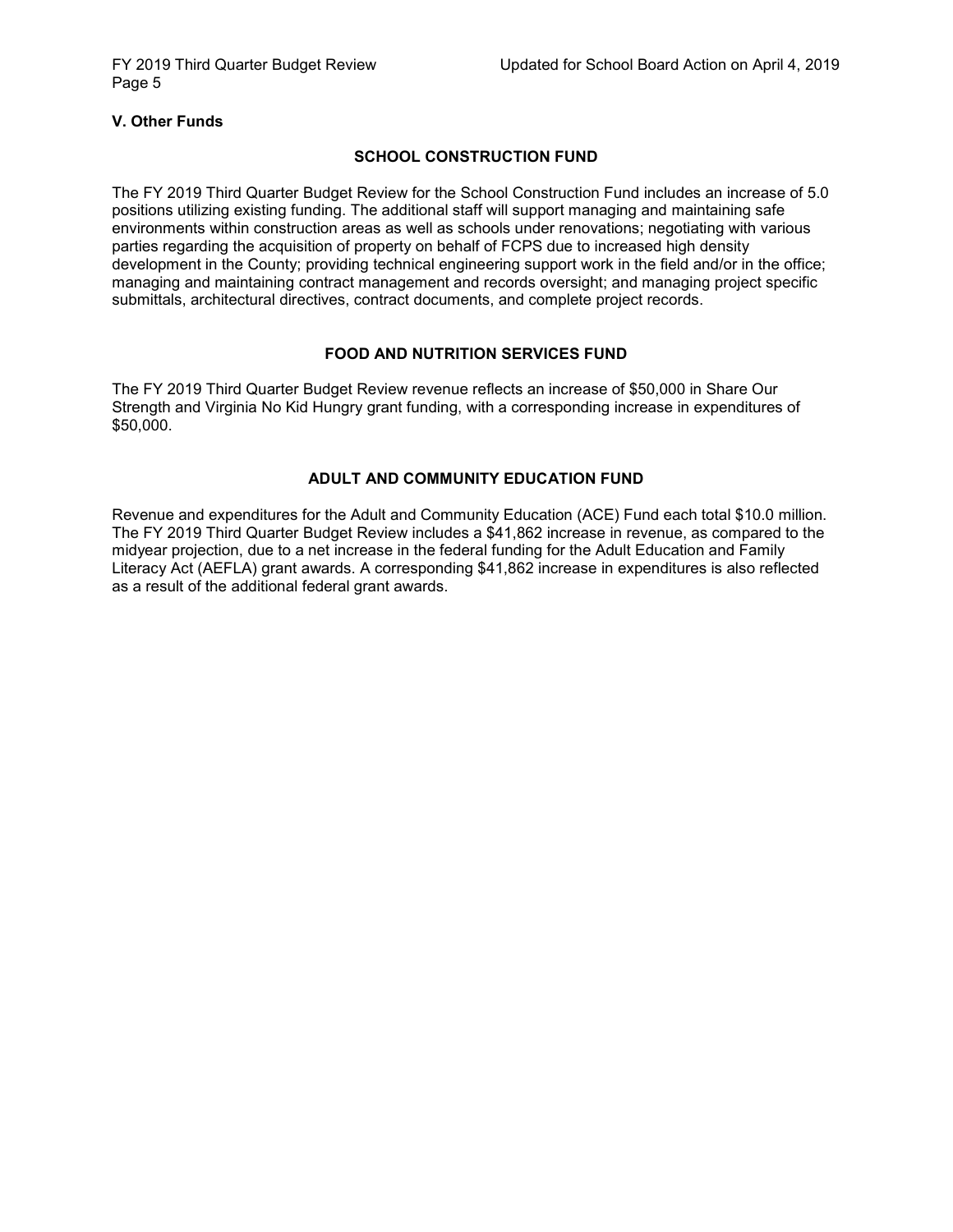### **GRANTS AND SELF-SUPPORTING PROGRAMS FUND**

The FY 2019 Third Quarter Review includes the net impact of new and revised grants which result in an increase of \$0.4 million.

#### **Grants Subfund:**

New and revised grant awards result in a net increase of \$0.4 million to the Grants Subfund with no change in positions. Listed below are the new and revised grant awards:

| <b>Grants Subfund</b>                                    |           |                   |  |  |  |  |  |
|----------------------------------------------------------|-----------|-------------------|--|--|--|--|--|
| Grant                                                    |           | Amount* Positions |  |  |  |  |  |
| Federal                                                  |           |                   |  |  |  |  |  |
| Title I, Part A                                          | 171,073   | 0.00              |  |  |  |  |  |
| 21st Century Community Learning Center<br>(Key/Glassgow) | (58, 925) | 0.00              |  |  |  |  |  |
| Other Grants (under \$20,000)                            | 10,342    | 0.00              |  |  |  |  |  |
| <b>State</b>                                             |           |                   |  |  |  |  |  |
| Middle School Teacher Corps.                             | 35,000    | 0.00              |  |  |  |  |  |
| Other Grants (under \$20,000)                            | 10,486    | 0.00              |  |  |  |  |  |
| Other                                                    |           |                   |  |  |  |  |  |
| Northrop Grumman                                         | 20,000    | 0.00              |  |  |  |  |  |
| Apple FCU Teacher Impact Grants                          | 20,000    | 0.00              |  |  |  |  |  |
| <b>Claude Moore Foundation</b>                           | 136,000   | 0.00              |  |  |  |  |  |
| Other Grants (under \$20,000)                            | 71,620    | 0.00              |  |  |  |  |  |
| <b>TOTAL Grants Subfund</b>                              | 415,597   | 0.00              |  |  |  |  |  |

\*Does not add due to rounding

### **Summer School Subfund:**

There are no changes to this fund.

### **SCHOOL INSURANCE FUND**

There are no changes to this fund.

### **SCHOOL HEALTH AND FLEXIBLE BENEFITS FUND**

There are no changes to this fund.

### **EDUCATIONAL EMPLOYEES' SUPPLEMENTARY RETIREMENT SYSTEM OF FAIRFAX COUNTY (ERFC) FUND**

There are no changes to this fund.

### **SCHOOL OTHER POST EMPLOYMENT BENEFITS (OPEB) TRUST FUND**

There are no changes to this fund.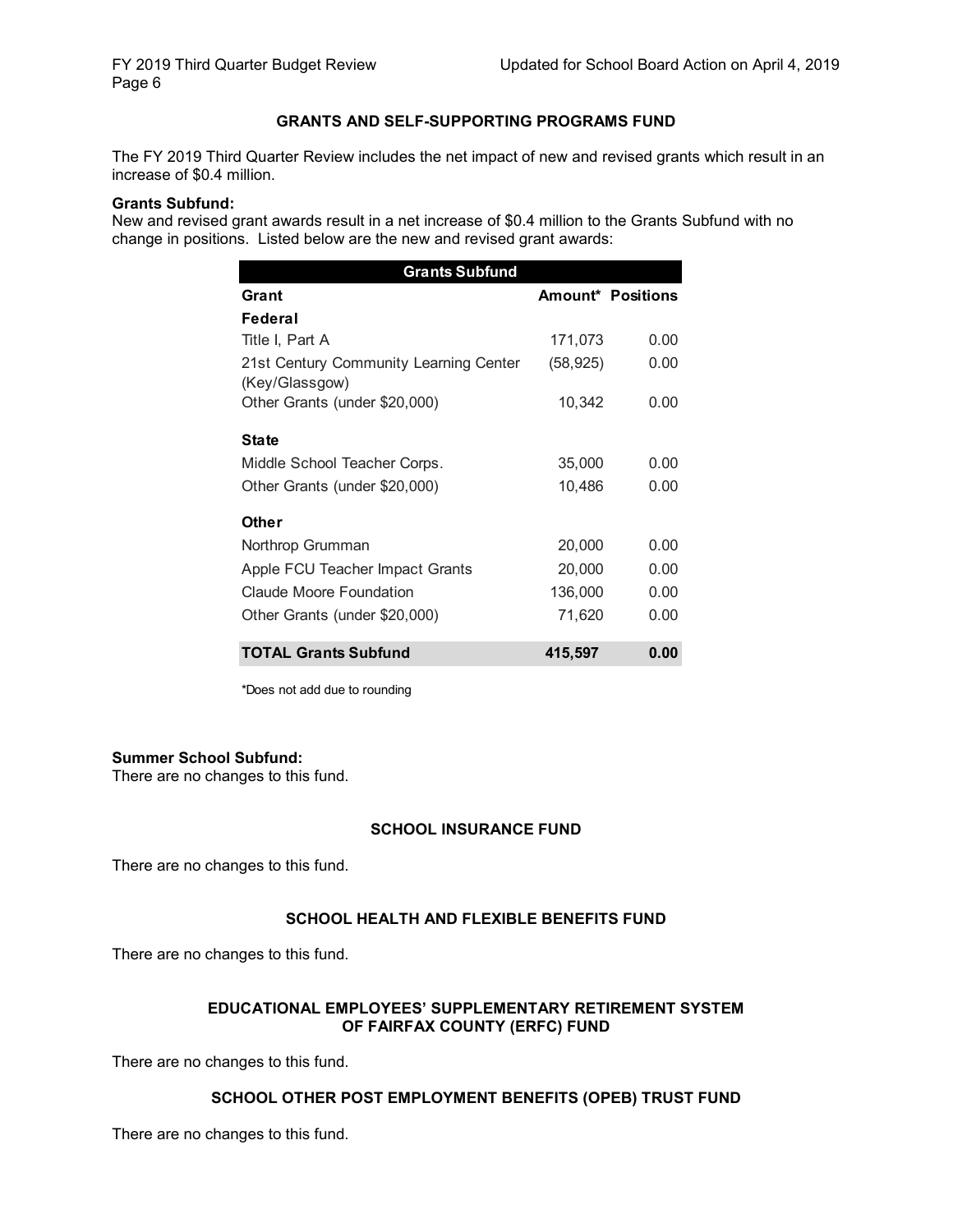### **SCHOOL OPERATING FUND STATEMENT**

|                                         | FY 2019<br>Midyear<br>Revised |                      | FY 2019<br><b>Third Quarter</b> | Variance            |
|-----------------------------------------|-------------------------------|----------------------|---------------------------------|---------------------|
| <b>BEGINNING BALANCE, JULY 1:</b>       | \$<br>138,573,340             | \$                   | 138,573,340                     | \$                  |
| <b>RECEIPTS:</b>                        |                               |                      |                                 |                     |
| Sales Tax                               | \$<br>205,551,309             | \$                   | 205,551,309                     | \$                  |
| State Aid                               | 470,968,503                   |                      | 470,743,503                     | (225,000)           |
| <b>Federal Aid</b>                      | 50,863,085                    |                      | 50,863,085                      |                     |
| City of Fairfax Tuition                 | 46,874,813                    |                      | 46,874,813                      |                     |
| Tuition, Fees, and Other                | 23,111,765                    |                      | 23,111,765                      |                     |
| <b>Total Receipts</b>                   | \$<br>797,369,475             | \$                   | 797,144,475                     | \$<br>(225,000)     |
| <b>TRANSFERS IN:</b>                    |                               |                      |                                 |                     |
| <b>Combined County General Fund</b>     | \$<br>2,051,659,207           | \$                   | 2,051,659,207                   | \$                  |
| County Transfer - Cable Communications  | 875,000                       |                      | 875,000                         |                     |
| <b>Total Transfers In</b>               | \$<br>2,052,534,207           | \$                   | 2,052,534,207                   | \$                  |
| <b>Total Receipts &amp; Transfers</b>   | \$<br>2,849,903,682           | \$                   | 2,849,678,682                   | \$<br>(225,000)     |
| <b>Total Funds Available</b>            | \$<br>2,988,477,022           | \$                   | 2,988,252,022                   | \$<br>(225,000)     |
| <b>EXPENDITURES:</b>                    | \$<br>2,918,044,519           | \$                   | 2,916,812,026                   | \$<br>(1,232,493)   |
| <b>School Board Flexibility Reserve</b> | 8,000,000                     |                      | 8,000,000                       |                     |
| <b>Total Expenditures</b>               | \$<br>2,926,044,519           | $\overline{\bullet}$ | 2,924,812,026                   | \$<br>(1, 232, 493) |
| <b>TRANSFERS OUT:</b>                   |                               |                      |                                 |                     |
| <b>School Construction Fund</b>         | \$<br>12,146,072              | \$                   | 12,146,072                      | \$                  |
| Grants & Self-Supporting Fund           | 18,209,261                    |                      | 18,209,261                      |                     |
| Adult & Community Education Fund        | 321,484                       |                      | 321,484                         |                     |
| Consolidated County & School Debt Fund  | 3,471,100                     |                      | 3,471,100                       |                     |
| <b>Total Transfers Out</b>              | \$<br>34, 147, 917            | \$                   | 34,147,917                      | \$                  |
| <b>Total Disbursements</b>              | \$<br>2,960,192,436           | \$                   | 2,958,959,943                   | \$<br>(1, 232, 493) |
|                                         |                               |                      |                                 |                     |
| <b>ENDING BALANCE, JUNE 30</b>          | \$<br>28,284,586              | \$                   | 29,292,079                      | \$<br>1,007,493     |
| LESS:                                   |                               |                      |                                 |                     |
| Set Aside for Revised Teacher Scale     | \$                            | \$                   | 1,007,493                       | \$<br>1,007,493     |
| One-Time Staffing Reserve Carryover     |                               |                      |                                 | $\overline{a}$      |
| <b>Textbook Replacement Fund</b>        | 3,750,178                     |                      | 3,750,178                       |                     |
| FY 2020 Beginning Balance               | 24,534,408                    |                      | 24,534,408                      |                     |
| <b>AVAILABLE ENDING BALANCE</b>         | \$                            | \$                   |                                 | \$                  |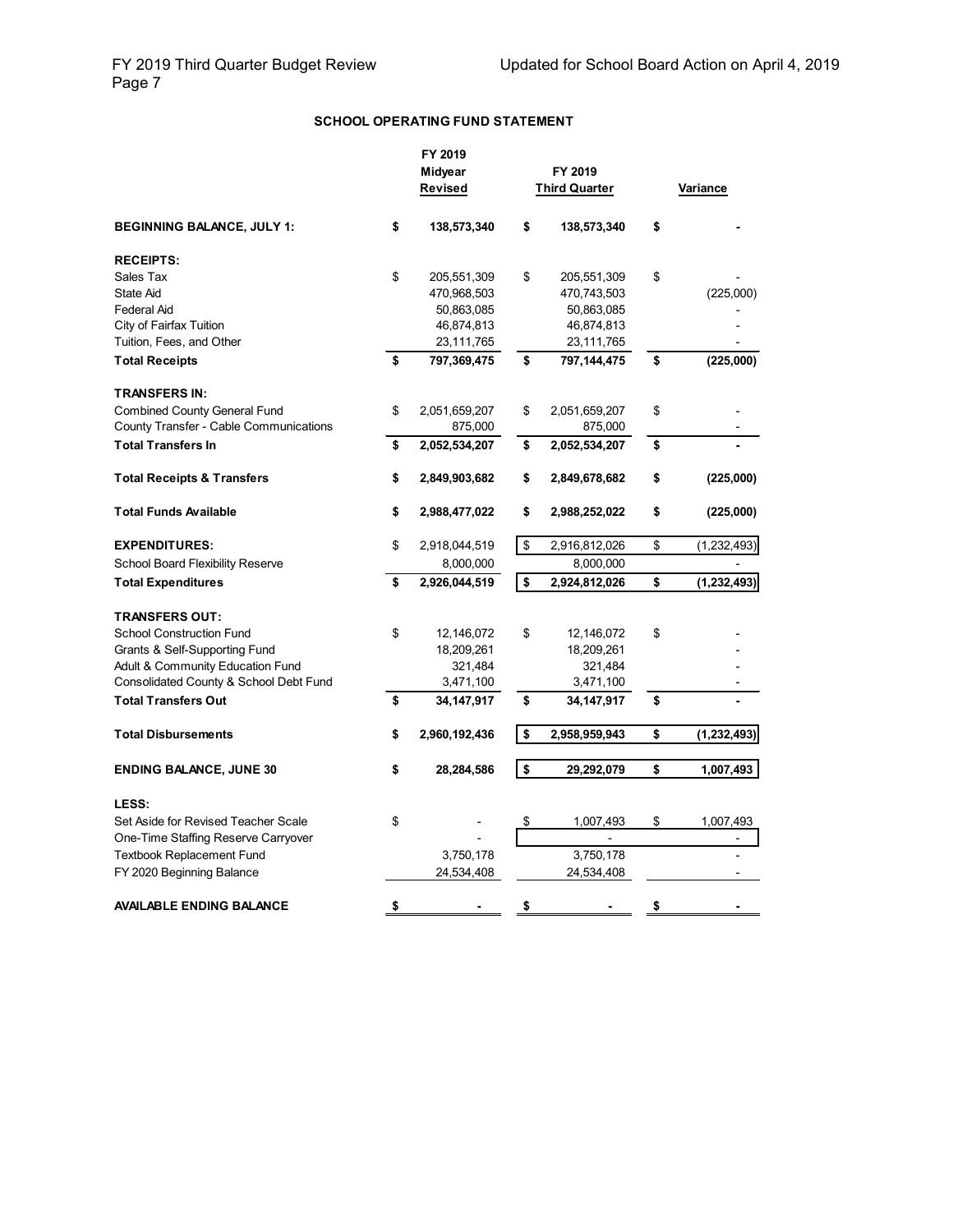## **SCHOOL CONSTRUCTION FUND STATEMENT**

|                                                                          |               | FY 2019     |                      |                 |
|--------------------------------------------------------------------------|---------------|-------------|----------------------|-----------------|
|                                                                          |               | Midyear     | FY 2019              |                 |
|                                                                          |               | Revised     | <b>Third Quarter</b> | <b>Variance</b> |
|                                                                          |               |             |                      |                 |
| <b>BEGINNING BALANCE, JULY 1:</b>                                        | \$            | 38,514,416  | \$<br>38,514,416     | \$              |
| <b>RESERVES:</b>                                                         |               |             |                      |                 |
| Reserve For Turf Replacement                                             | $\frac{1}{2}$ | 1,831,187   | \$<br>1,831,187      | \$              |
| <b>Total Reserve</b>                                                     | \$            | 1,831,187   | \$<br>1,831,187      | \$              |
| <b>RECEIPTS:</b>                                                         |               |             |                      |                 |
| <b>General Obligation Bonds</b>                                          | \$            | 180,000,000 | \$<br>180,000,000    | \$              |
| City of Fairfax                                                          |               | 20,000      | 20,000               |                 |
| <b>TJHSST Tuition - Capital Costs</b>                                    |               | 800,000     | 800,000              |                 |
| Miscellaneous Revenue                                                    |               | 286,000     | 286,000              |                 |
| <b>Turf Field Replacement Revenue</b>                                    |               | 358,441     | 358,441              |                 |
| <b>Total Receipts</b>                                                    | \$            | 181,464,441 | \$<br>181,464,441    | \$              |
|                                                                          |               |             |                      |                 |
| <b>AUTHORIZED BUT UNISSUED BONDS</b>                                     | \$            | 360,658,173 | \$<br>360,658,173    | \$              |
| <b>Total Referendums</b>                                                 | \$            | 360,658,173 | \$<br>360,658,173    | \$              |
| <b>TRANSFERS IN:</b>                                                     |               |             |                      |                 |
| <b>School Operating Fund</b>                                             |               |             |                      |                 |
| <b>Building Maintenance</b>                                              | \$            | 10,000,000  | \$<br>10,000,000     | \$              |
| <b>Classroom Equipment</b>                                               |               | 562,988     | 562,988              |                 |
| <b>Facility Modifications</b>                                            |               | 600,000     | 600,000              |                 |
| Synthetic Turf Field Replacement                                         |               | 983,084     | 983,084              |                 |
|                                                                          |               |             |                      |                 |
| County General Construction and Contributions Fund                       |               |             |                      |                 |
| Joint BOS/SB Infrastructure Sinking Reserve<br><b>Total Transfers In</b> | \$            | 15,600,000  | \$<br>15,600,000     | \$              |
|                                                                          |               | 27,746,072  | 27,746,072           |                 |
| <b>Total Receipts &amp; Transfers</b>                                    | \$            | 569,868,686 | \$<br>569,868,686    | \$              |
| Total Funds Available                                                    | \$            | 610,214,290 | \$<br>610,214,290    | \$              |
|                                                                          |               |             |                      |                 |
| <b>EXPENDITURES AND COMMITMENTS:</b>                                     |               |             |                      |                 |
| Expenditures                                                             | \$            | 247,043,404 | \$<br>247,043,404    | \$              |
| <b>Additional Contractual Commitments</b>                                |               | 360,658,173 | 360,658,173          |                 |
| <b>Total Disbursements</b>                                               | \$            | 607,701,577 | \$<br>607,701,577    | \$              |
| <b>ENDING BALANCE, JUNE 30</b>                                           | \$            | 2,512,713   |                      |                 |
|                                                                          |               |             | \$<br>2,512,713      | \$              |
| LESS:                                                                    |               |             |                      |                 |
| Reserve For Turf Replacement                                             | \$            | 2,512,713   | \$<br>2,512,713      | \$              |
| <b>AVAILABLE ENDING BALANCE</b>                                          | \$            |             | \$                   | \$              |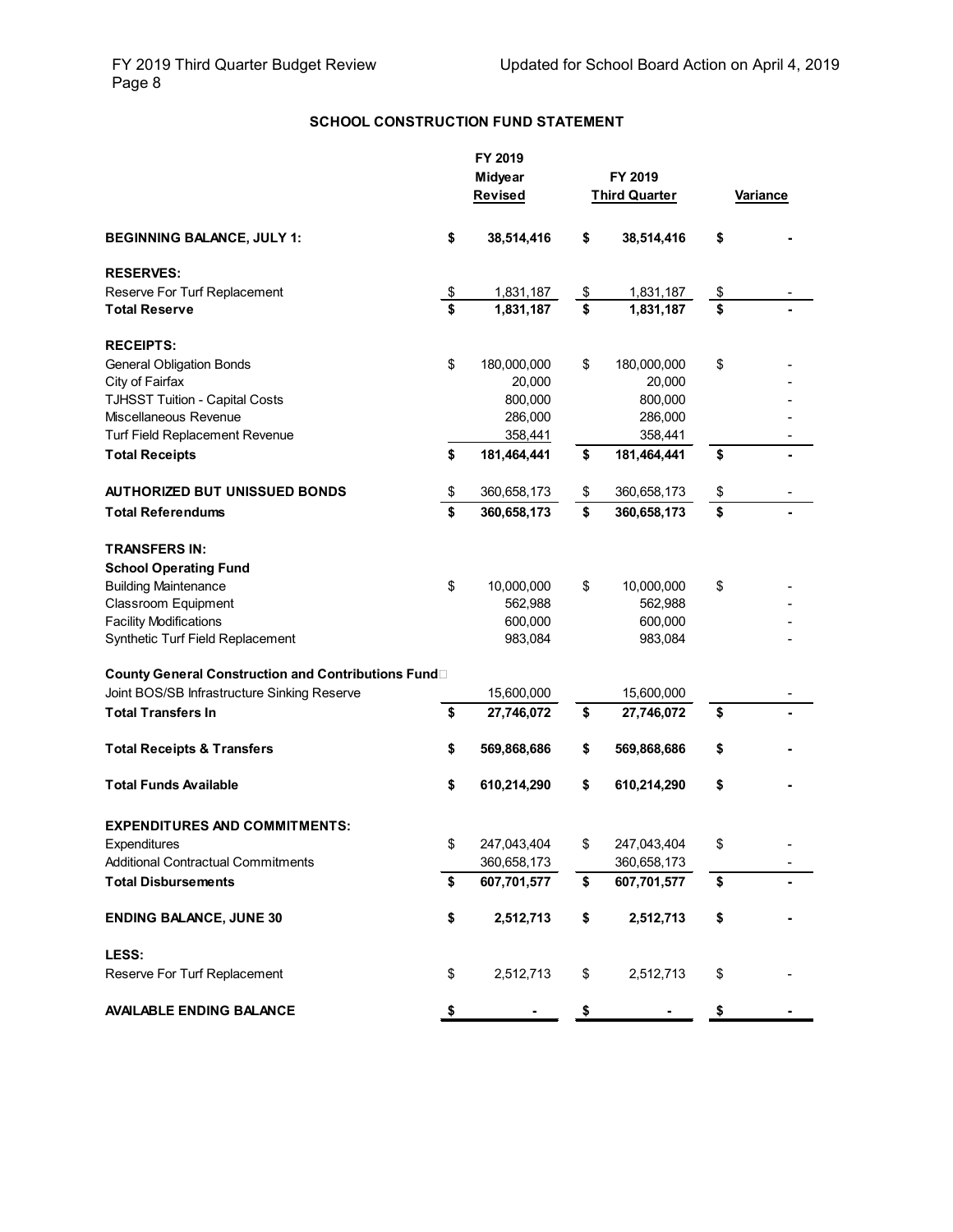## **FOOD AND NUTRITION SERVICES FUND STATEMENT**

|                                             |    | FY 2019<br><b>Midyear</b><br><b>Revised</b> | FY 2019<br><b>Third Quarter</b> | Variance |        |
|---------------------------------------------|----|---------------------------------------------|---------------------------------|----------|--------|
| <b>BEGINNING BALANCE, JULY 1</b>            | \$ | 19,371,675                                  | \$<br>19,371,675                | \$       |        |
| <b>RECEIPTS:</b>                            |    |                                             |                                 |          |        |
| State Aid                                   | \$ | 1,252,382                                   | \$<br>1,252,382                 | \$       |        |
| Federal Aid                                 |    | 39,757,378                                  | 39,757,378                      |          |        |
| <b>Food Sales</b>                           |    | 44,288,020                                  | 44,288,020                      |          |        |
| <b>Other Revenue</b>                        |    | 53,248                                      | 103,248                         |          | 50,000 |
| <b>Total Receipts</b>                       | \$ | 85,351,028                                  | \$<br>85,401,028                | \$       | 50,000 |
| <b>Total Funds Available</b>                | \$ | 104,722,703                                 | \$<br>104,772,703               | \$       | 50,000 |
| <b>EXPENDITURES:</b>                        | \$ | 85,387,794                                  | \$<br>85,437,794                | \$       | 50,000 |
| Food and Nutrition Services General Reserve | \$ | 19,334,908                                  | \$<br>19,334,908                | \$       |        |
| <b>Total Disbursements</b>                  | \$ | 104,722,703                                 | \$<br>104,772,703               | \$       | 50,000 |
| <b>ENDING BALANCE, JUNE 30</b>              | \$ |                                             |                                 |          |        |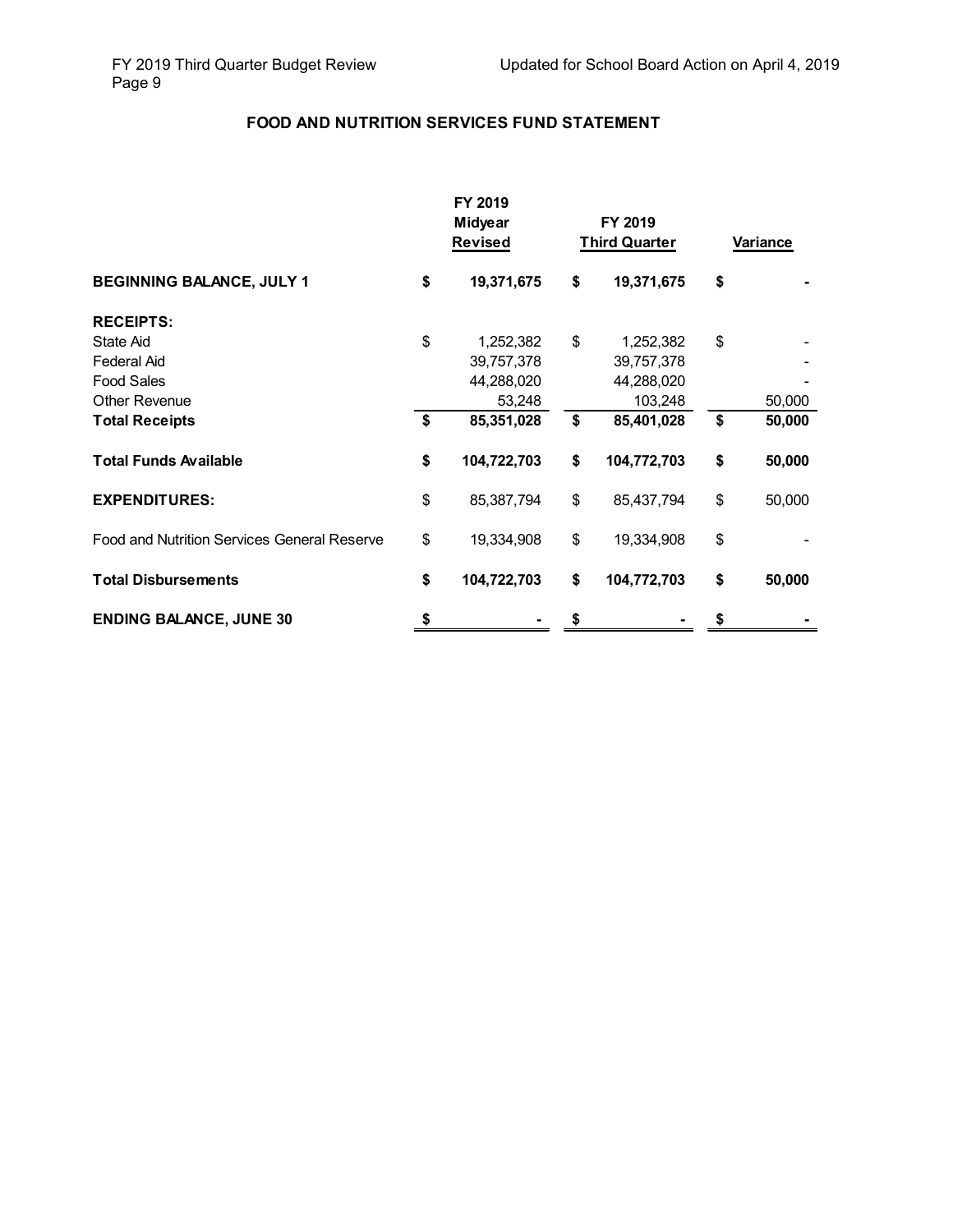# **ADULT & COMMUNITY EDUCATION FUND STATEMENT**

|                                     |                                      | FY 2019<br><b>Midyear</b><br><b>Revised</b> | FY 2019<br><b>Third Quarter</b> |            | <b>Variance</b>             |        |
|-------------------------------------|--------------------------------------|---------------------------------------------|---------------------------------|------------|-----------------------------|--------|
| <b>BEGINNING BALANCE, JULY 1</b>    | \$                                   | (86, 484)                                   | \$                              | (86, 484)  | \$                          |        |
| <b>RECEIPTS:</b>                    |                                      |                                             |                                 |            |                             |        |
| <b>State Aid</b>                    | \$                                   | 913,767                                     | \$                              | 913,767    | \$                          |        |
| <b>Federal Aid</b>                  |                                      | 2,059,219                                   |                                 | 2,101,082  |                             | 41,862 |
| <b>Tuition and Fees</b>             |                                      | 6,532,878                                   |                                 | 6,532,878  |                             |        |
| Other                               |                                      | 226,250                                     |                                 | 226,250    |                             |        |
| <b>Total Receipts</b>               | \$                                   | 9,732,115                                   | \$                              | 9,773,977  | \$                          | 41,862 |
| <b>TRANSFERS IN:</b>                |                                      |                                             |                                 |            |                             |        |
| <b>School Operating Fund</b>        | \$                                   | 321,484                                     | \$                              | 321,484    | \$                          |        |
| <b>Total Transfers In</b>           | $\overline{\boldsymbol{\mathsf{s}}}$ | 321,484                                     | $\overline{\mathbf{s}}$         | 321,484    | $\overline{\boldsymbol{s}}$ |        |
| <b>Total Receipts and Transfers</b> | \$                                   | 10,053,599                                  | \$                              | 10,095,461 | \$                          | 41,862 |
| <b>Total Funds Available</b>        | \$                                   | 9,967,115                                   | \$                              | 10,008,977 | \$                          | 41,862 |
| <b>EXPENDITURES:</b>                | \$                                   | 9,967,115                                   | \$                              | 10,008,977 | \$                          | 41,862 |
| <b>ENDING BALANCE, JUNE 30</b>      | \$                                   |                                             | \$                              |            | \$                          |        |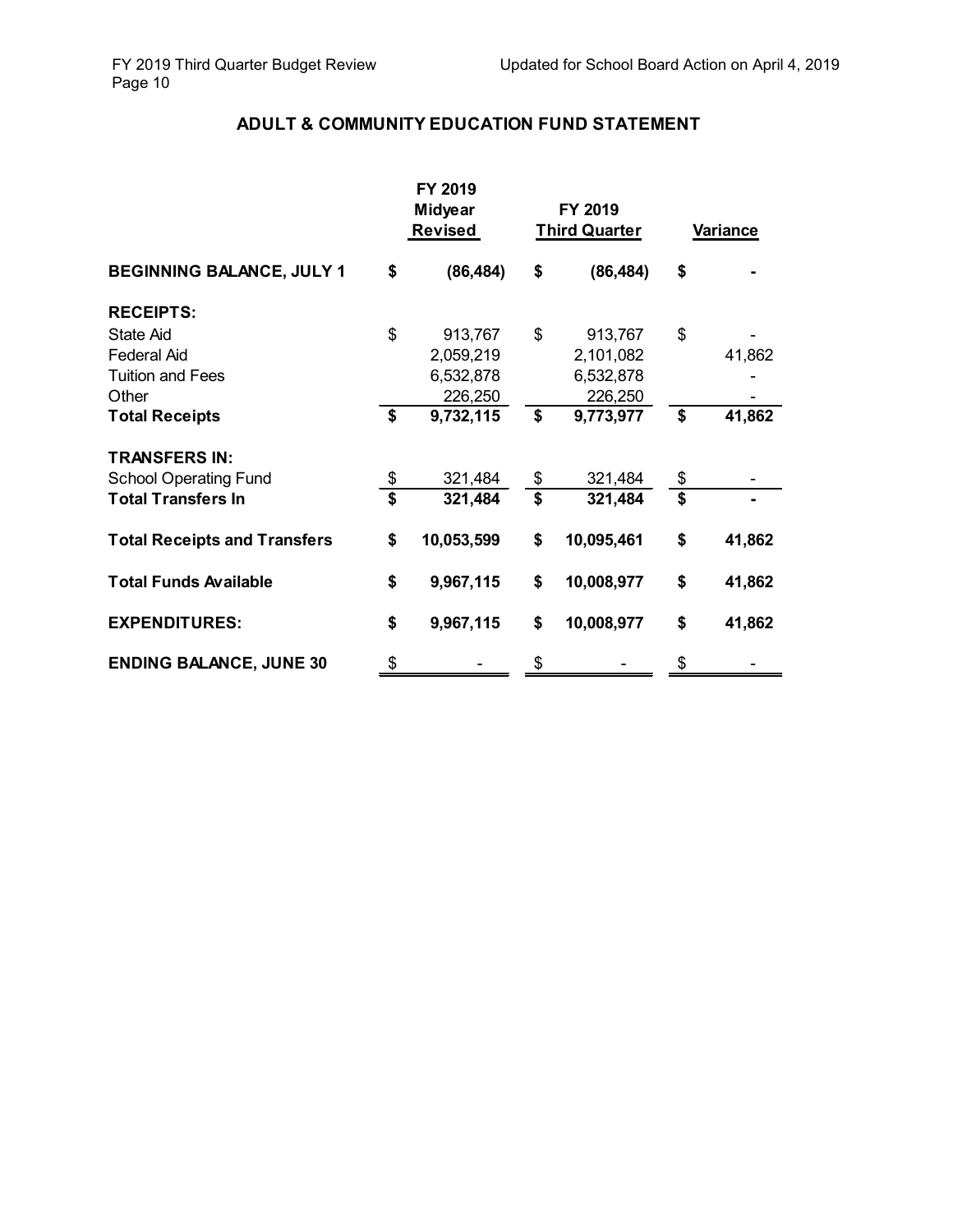## **GRANTS & SELF-SUPPORTING PROGRAMS FUND STATEMENT**

|                                       | FY 2019<br><b>Midyear</b> |               | FY 2019              |                 |         |  |
|---------------------------------------|---------------------------|---------------|----------------------|-----------------|---------|--|
|                                       | Revised                   |               | <b>Third Quarter</b> | <b>Variance</b> |         |  |
| <b>BEGINNING BALANCE, July 1</b>      |                           |               |                      |                 |         |  |
| Grants                                | \$<br>15,065,981          | \$            | 15,065,981           | \$              |         |  |
| Summer School                         | 6,177,937                 |               | 6,177,937            |                 |         |  |
| <b>Total Beginning Balance</b>        | \$<br>21,243,918          | \$            | 21,243,918           | \$              |         |  |
| <b>RECEIPTS:</b>                      |                           |               |                      |                 |         |  |
| <b>Grants</b>                         |                           |               |                      |                 |         |  |
| <b>State Aid</b>                      | \$<br>9,632,103           | \$            | 9,677,589            | \$              | 45,486  |  |
| <b>Federal Aid</b>                    | 43,966,064                |               | 44,088,554           |                 | 122,490 |  |
| Industry, Foundation, Other           | 757,763                   |               | 1,005,384            |                 | 247,620 |  |
| <b>Unallocated Grants</b>             | 6,000,000                 |               | 6,000,000            |                 |         |  |
| <b>Summer School</b>                  |                           |               |                      |                 |         |  |
| State Aid                             | 984,744                   |               | 984,744              |                 |         |  |
| Tuition                               | 2,646,625                 |               | 2,646,625            |                 |         |  |
| Industry, Foundation, Other           |                           |               |                      |                 |         |  |
| <b>Total Receipts</b>                 | \$<br>63,987,299          | \$            | 64,402,896           | \$              | 415,597 |  |
| <b>TRANSFERS IN:</b>                  |                           |               |                      |                 |         |  |
| School Operating Fund (Grants)        | \$<br>10,452,863          | \$            | 10,452,863           | \$              |         |  |
| School Operating Fund (Summer School) | 7,756,398                 |               | 7,756,398            |                 |         |  |
| Cable Communications Fund (Grants)    | 3,352,319                 |               | 3,352,319            |                 |         |  |
| <b>Total Transfers In</b>             | \$<br>21,561,580          | \$            | 21,561,580           | \$              |         |  |
| <b>Total Funds Available</b>          | \$<br>106,792,797         | \$            | 107,208,394          | \$              | 415,597 |  |
| <b>EXPENDITURES:</b>                  |                           |               |                      |                 |         |  |
| Grants                                | \$<br>83,227,093          | \$            | 83,642,690           | \$              | 415,597 |  |
| <b>Unallocated Grants</b>             | 6,000,000                 |               | 6,000,000            |                 |         |  |
| Summer School                         | 14, 142, 073              |               | 14, 142, 073         |                 |         |  |
| <b>Total Expenditures</b>             | \$<br>103,369,166         | \$            | 103,784,763          | \$              | 415,597 |  |
| <b>RESERVES:</b>                      |                           |               |                      |                 |         |  |
| <b>Summer School Reserve</b>          | \$<br>3,423,631           | $\frac{1}{2}$ | 3,423,631            | $\frac{1}{2}$   |         |  |
| <b>Total Reserves</b>                 | \$<br>3,423,631           | \$            | 3,423,631            | \$              |         |  |
| <b>Total Disbursements</b>            | \$<br>106,792,797         | \$            | 107,208,394          | \$              | 415,597 |  |
| <b>ENDING BALANCE, JUNE 30</b>        | \$                        |               |                      |                 |         |  |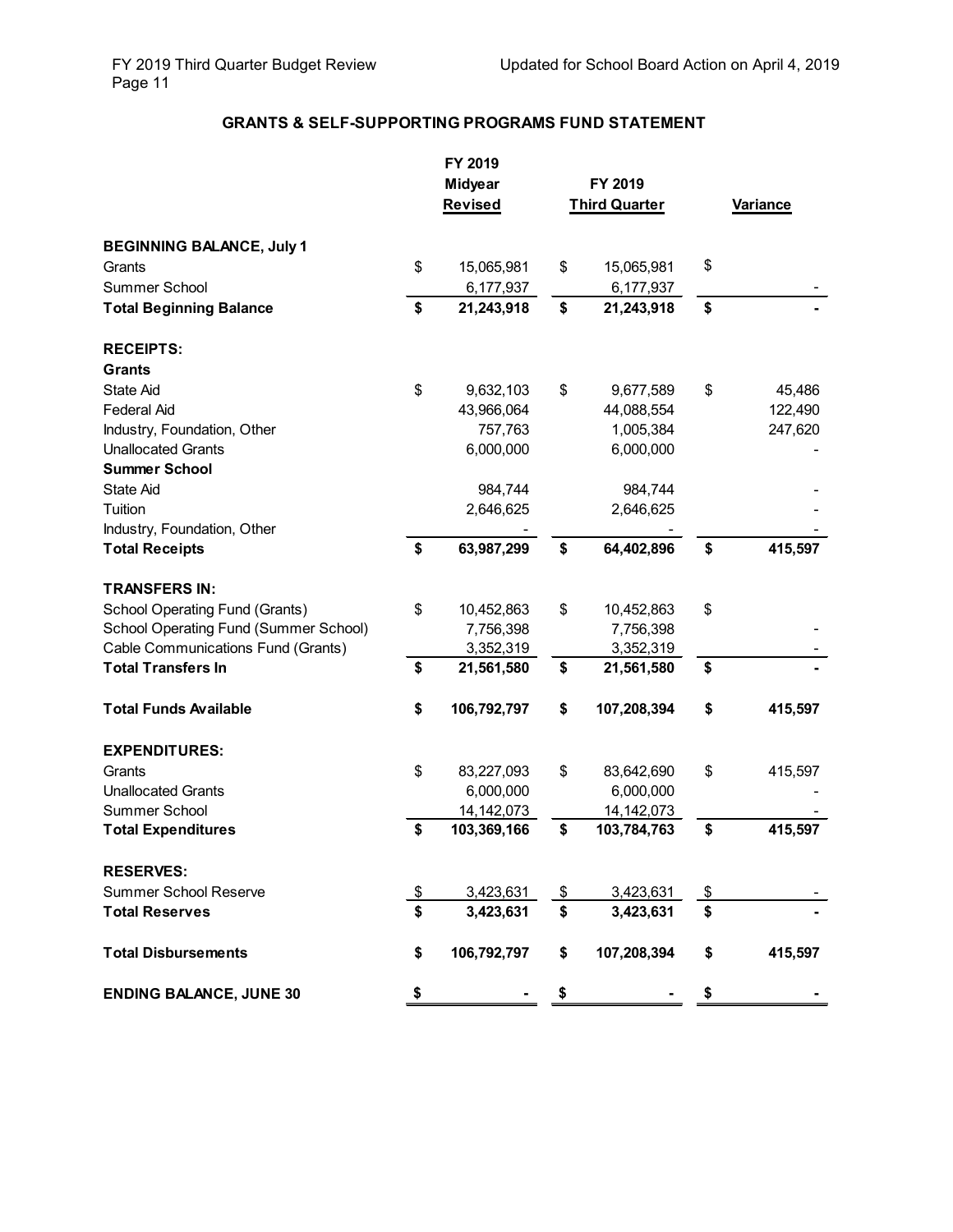# **SCHOOL INSURANCE FUND STATEMENT**

|                                                |    | FY 2019<br><b>Midyear</b><br><b>Revised</b> |    | FY 2019<br><b>Third Quarter</b> | Variance |
|------------------------------------------------|----|---------------------------------------------|----|---------------------------------|----------|
| Workers' Compensation Accrued Liability        | \$ | 37,291,893                                  | \$ | 37,291,893                      | \$       |
| Other Insurance Accrued Liability              |    | 6,505,819                                   |    | 6,505,819                       |          |
| <b>Allocated Reserves</b>                      |    | 7,348,902                                   |    | 7,348,902                       |          |
| <b>BEGINNING BALANCE, JULY 1</b>               | \$ | 51,146,614                                  | \$ | 51,146,614                      | \$       |
| <b>RECEIPTS:</b>                               |    |                                             |    |                                 |          |
| <b>Workers' Compensation</b>                   |    |                                             |    |                                 |          |
| <b>School Operating Fund</b>                   | \$ | 8,238,928                                   | \$ | 8,238,928                       | \$       |
| School Food & Nutrition Serv. Fund             |    | 324,284                                     |    | 324,284                         |          |
| <b>Other Insurance</b>                         |    |                                             |    |                                 |          |
| <b>School Operating Fund</b>                   |    | 4,468,127                                   |    | 4,468,127                       |          |
| <b>Insurance Proceeds/ Rebates</b>             |    | 200,000                                     |    | 200,000                         |          |
| <b>Total Receipts</b>                          | \$ | 13,231,339                                  | \$ | 13,231,339                      | \$       |
| <b>Total Funds Available</b>                   | S  | 64,377,953                                  | S  | 64,377,953                      | \$       |
| <b>EXPENDITURES:</b>                           |    |                                             |    |                                 |          |
| <b>Workers' Compensation Administration</b>    | \$ | 678,651                                     | \$ | 678,651                         | \$       |
| Workers' Compensation Claims Paid              |    | 7,296,000                                   |    | 7,296,000                       |          |
| <b>Workers' Compensation Claims Management</b> |    | 1,000,000                                   |    | 1,000,000                       |          |
| Other Insurance                                |    | 5,657,166                                   |    | 5,657,166                       |          |
| <b>Allocated Reserves</b>                      |    | 5,948,424                                   |    | 5,948,424                       |          |
| <b>Total Expenditures</b>                      | \$ | 20,580,241                                  | \$ | 20,580,241                      | \$       |
| <b>ENDING BALANCE, JUNE 30</b>                 | S  | 43,797,712                                  | \$ | 43,797,712                      | \$       |
| <b>Available Ending Balance</b>                | S  | 43,797,712                                  | \$ | 43,797,712                      | \$       |
| <b>Restricted Reserves</b>                     |    |                                             |    |                                 |          |
| <b>Workers' Compensation Accrued Liability</b> | \$ | 37,291,893                                  | \$ | 37,291,893                      | \$       |
| Other Insurance Accrued Liability              |    | 6,505,819                                   |    | 6,505,819                       |          |
| <b>Allocated Reserves</b>                      |    |                                             |    |                                 |          |
| <b>Total Reserves</b>                          | S  | 43,797,712                                  | \$ | 43,797,712                      | \$       |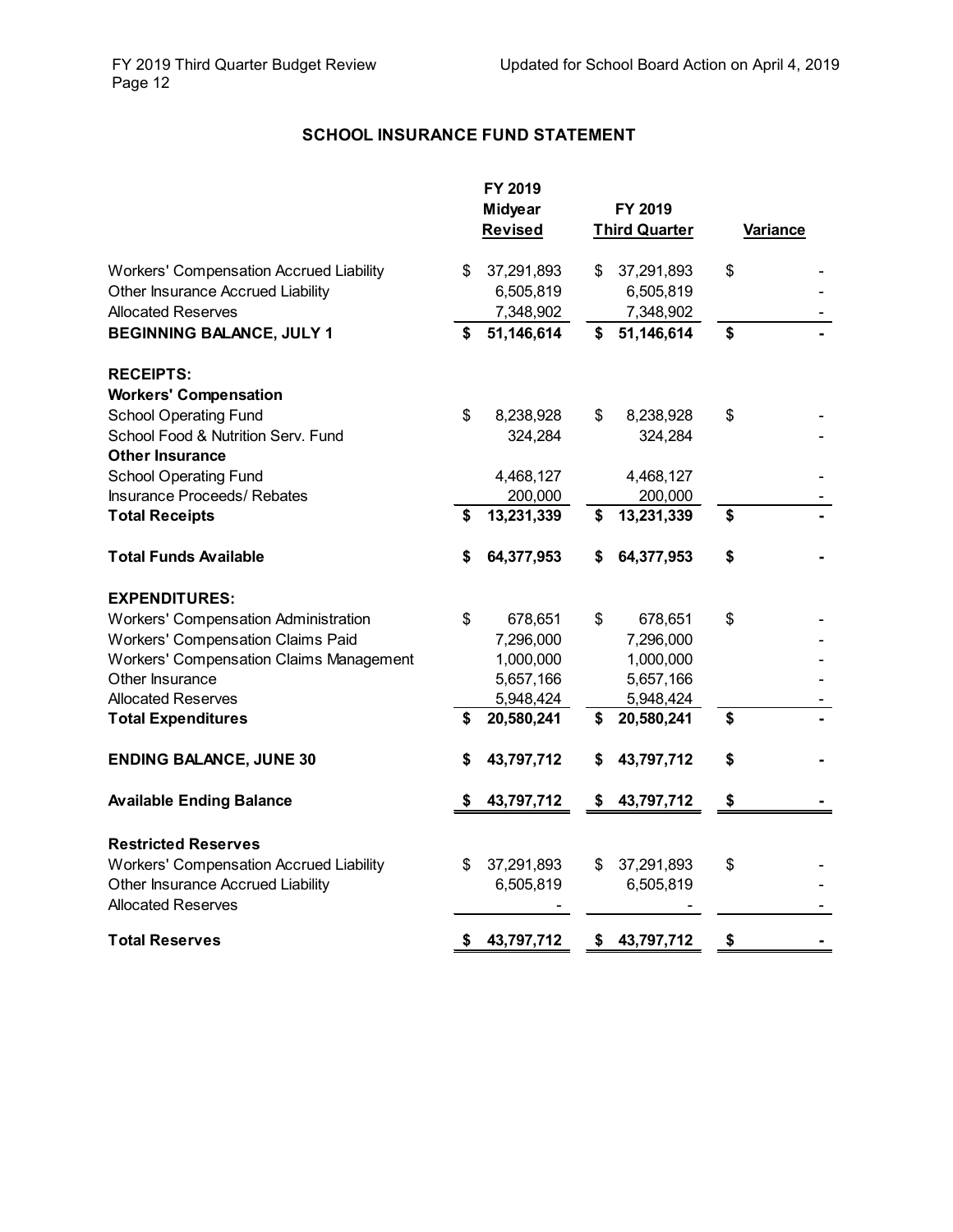## **SCHOOL HEALTH AND FLEXIBLE BENEFITS FUND STATEMENT**

|                                         | FY 2019          |                      |                 |
|-----------------------------------------|------------------|----------------------|-----------------|
|                                         | <b>Midyear</b>   | FY 2019              |                 |
|                                         | <b>Revised</b>   | <b>Third Quarter</b> | <b>Variance</b> |
| <b>BEGINNING BALANCE, JULY 1</b>        | 72,814,402<br>\$ | 72,814,402<br>\$     | \$              |
| <b>RECEIPTS:</b>                        |                  |                      |                 |
| <b>Employer Contributions</b>           | \$254,418,360    | \$254,418,360        | \$              |
| <b>Employee Contributions</b>           | 75,176,640       | 75,176,640           |                 |
| Retiree/Other Contributions             | 55,234,021       | 55,234,021           |                 |
| Interest Income                         | 844,528          | 844,528              |                 |
| <b>Rebates and Subsidies</b>            | 26,521,338       | 26,521,338           |                 |
| <b>Subtotal</b>                         | \$412,194,887    | \$412,194,887        | \$              |
| Flexible Accounts Withholdings          | \$11,968,970     | 11,968,970<br>\$     | \$              |
| <b>Total Receipts</b>                   | \$424,163,857    | \$424,163,857        | \$              |
| <b>Total Funds Available</b>            | \$496,978,259    | \$496,978,259        | \$              |
| <b>EXPENDITURES/PAYMENTS:</b>           |                  |                      |                 |
| <b>Health Benefits Paid</b>             | \$309,780,305    | \$309,780,305        | \$              |
| Premiums Paid                           | 73,358,401       | 73,358,401           |                 |
| Claims Incurred but not Reported (IBNR) | 19,806,412       | 19,806,412           |                 |
| <b>IBNR Prior Year Credit</b>           | (19,520,000)     | (19,520,000)         |                 |
| <b>Health Administrative Expenses</b>   | 13,334,433       | 13,334,433           |                 |
| <b>Subtotal</b>                         | \$396,759,551    | \$396,759,551        | \$              |
| Flexible Accounts Reimbursement         | 11,788,719<br>\$ | 11,788,719<br>\$     | \$              |
| <b>FSA Administrative Expenses</b>      | 171,092          | 171,092              |                 |
| <b>Subtotal</b>                         | 11,959,811<br>\$ | 11,959,811<br>\$     | \$              |
| <b>Total Expenditures</b>               | \$408,719,362    | \$408,719,362        | \$              |
| <b>ENDING BALANCE, JUNE 30</b>          | 88,258,897<br>S  | 88,258,897<br>S      | \$              |
| Less:                                   |                  |                      |                 |
| <b>Premium Stabilization Reserve</b>    | 88,258,897<br>\$ | 88,258,897<br>S      | \$              |
| <b>AVAILABLE ENDING BALANCE</b>         | \$               | \$                   | \$              |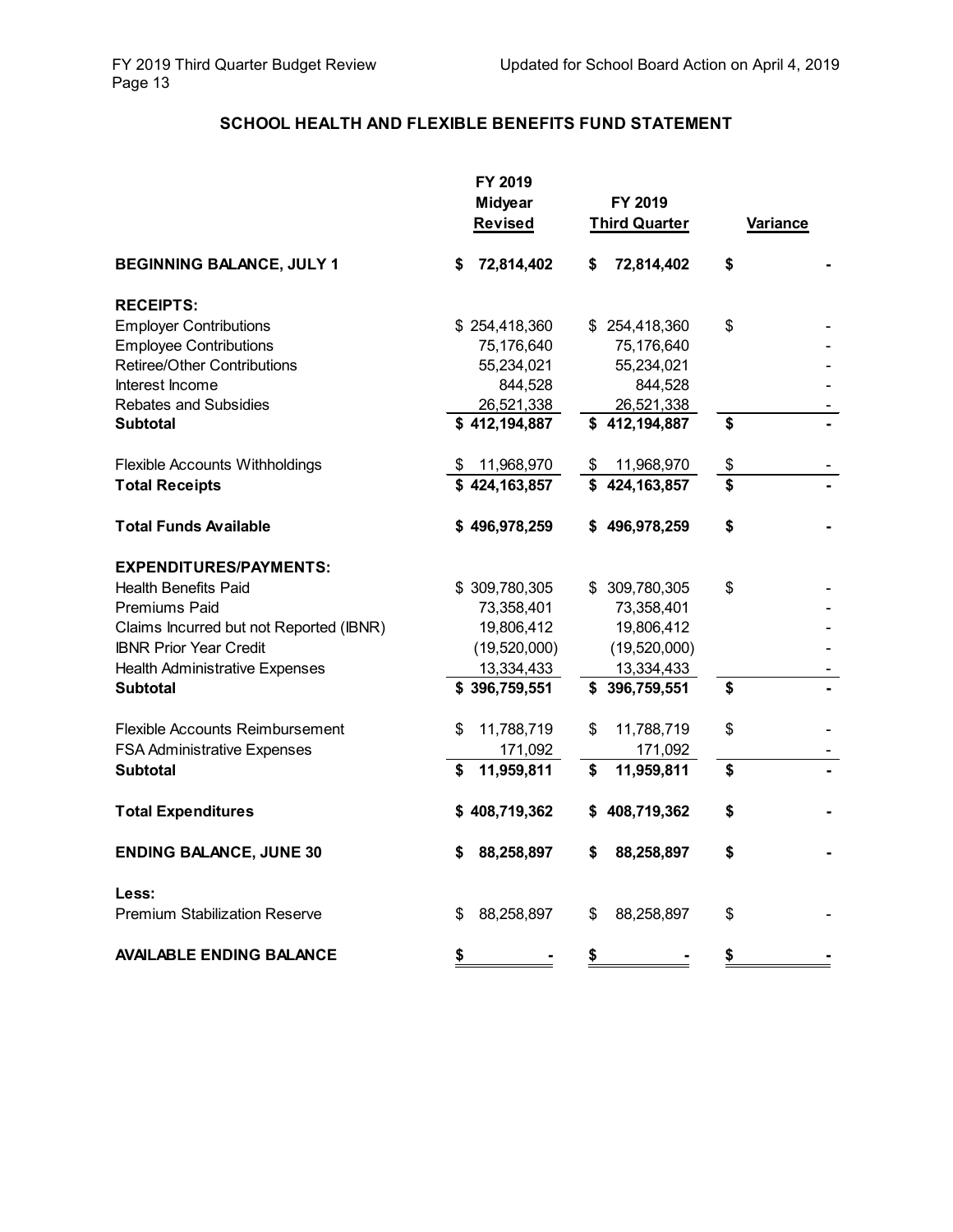## **EDUCATIONAL EMPLOYEES' SUPPLEMENTARY RETIREMENT SYSTEM OF FAIRFAX COUNTY FUND STATEMENT**

|                                  | FY 2019<br><b>Midyear</b><br><b>Revised</b> |               | FY 2019<br><b>Third Quarter</b> |               | Variance |  |
|----------------------------------|---------------------------------------------|---------------|---------------------------------|---------------|----------|--|
| <b>BEGINNING BALANCE, JULY 1</b> | S.                                          | 2,446,269,629 | \$                              | 2,446,269,629 | \$       |  |
| <b>RECEIPTS:</b>                 |                                             |               |                                 |               |          |  |
| Contributions                    | \$                                          | 142,691,774   | \$                              | 142,691,774   | \$       |  |
| Investment Income                |                                             | 245,700,000   |                                 | 245,700,000   |          |  |
| <b>Total Receipts</b>            | \$                                          | 388,391,774   | \$                              | 388,391,774   | \$       |  |
| <b>Total Funds Available</b>     | \$                                          | 2,834,661,403 | \$                              | 2,834,661,403 | \$       |  |
| <b>EXPENDITURES</b>              | \$                                          | 211,082,894   | \$                              | 211,082,894   | \$       |  |
| <b>ENDING BALANCE, JUNE 30</b>   | \$.                                         | 2,623,578,509 | \$                              | 2,623,578,509 | \$       |  |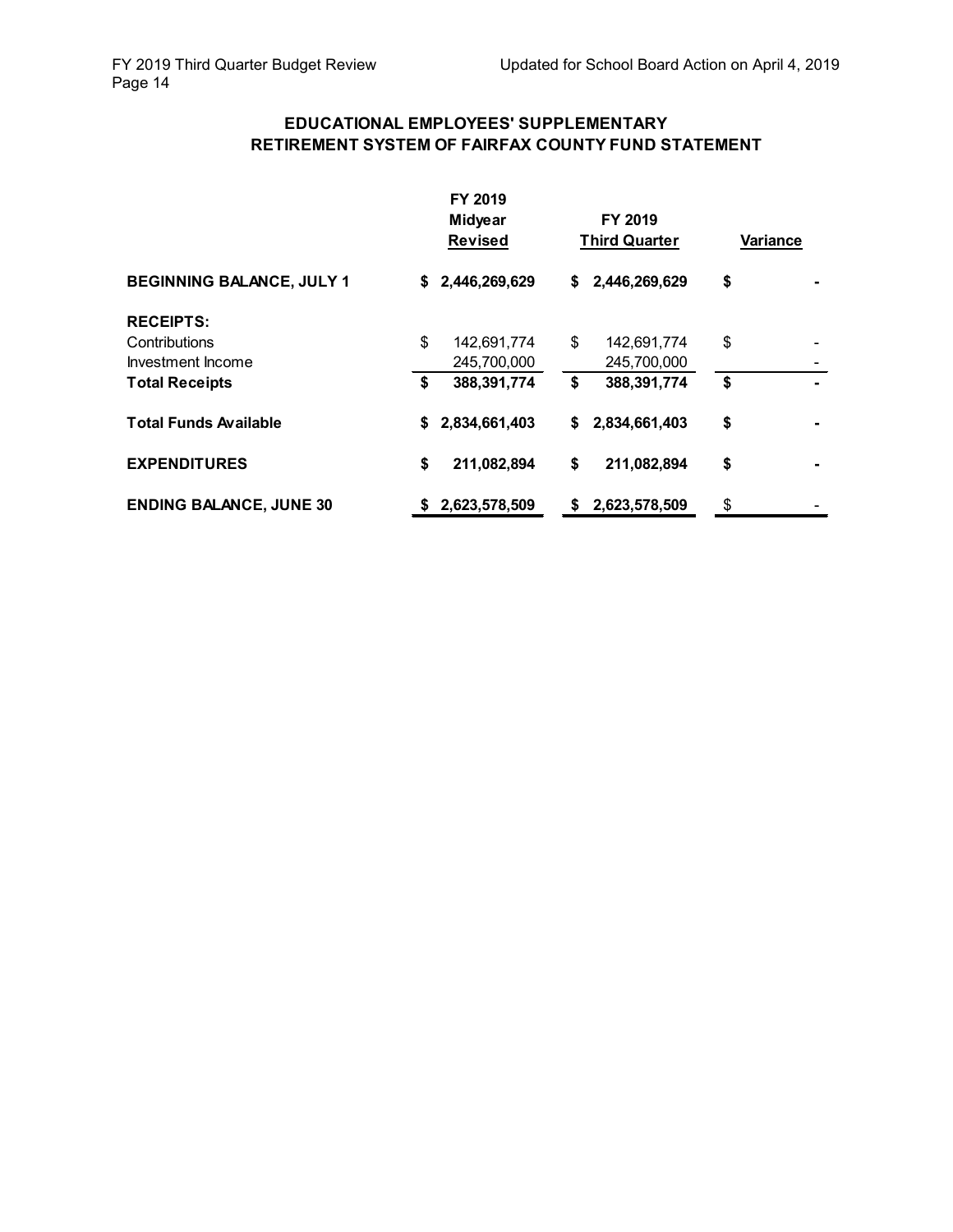# **SCHOOL OTHER POST EMPLOYMENT BENEFITS (OPEB) TRUST FUND STATEMENT**

|                                  | FY 2019<br>Midyear<br><b>Revised</b> |             | FY 2019<br><b>Third Quarter</b> |               | Variance |  |
|----------------------------------|--------------------------------------|-------------|---------------------------------|---------------|----------|--|
| <b>BEGINNING BALANCE, JULY 1</b> | \$                                   | 135,175,429 | \$                              | 135, 175, 429 | \$       |  |
| <b>REVENUE:</b>                  |                                      |             |                                 |               |          |  |
| <b>Employer Contributions</b>    | \$                                   | 28,095,000  | \$                              | 28,095,000    | \$       |  |
| Net Investment Income            |                                      | 5,142,012   |                                 | 5,142,012     |          |  |
| <b>Total Revenue</b>             | \$                                   | 33,237,012  | \$                              | 33,237,012    | \$       |  |
| <b>TOTAL FUNDS AVAILABLE</b>     | \$                                   | 168,412,441 | \$                              | 168,412,441   | \$       |  |
| <b>EXPENDITURES:</b>             |                                      |             |                                 |               |          |  |
| <b>Benefits Paid</b>             | \$                                   | 23,095,000  | \$                              | 23,095,000    | \$       |  |
| <b>Administrative Expenses</b>   |                                      | 100,500     |                                 | 100,500       |          |  |
| <b>Total Expenditures</b>        | \$                                   | 23,195,500  | \$                              | 23,195,500    | \$       |  |
| <b>ENDING BALANCE, JUNE 30</b>   | \$                                   | 145,216,941 | \$                              | 145,216,941   | \$       |  |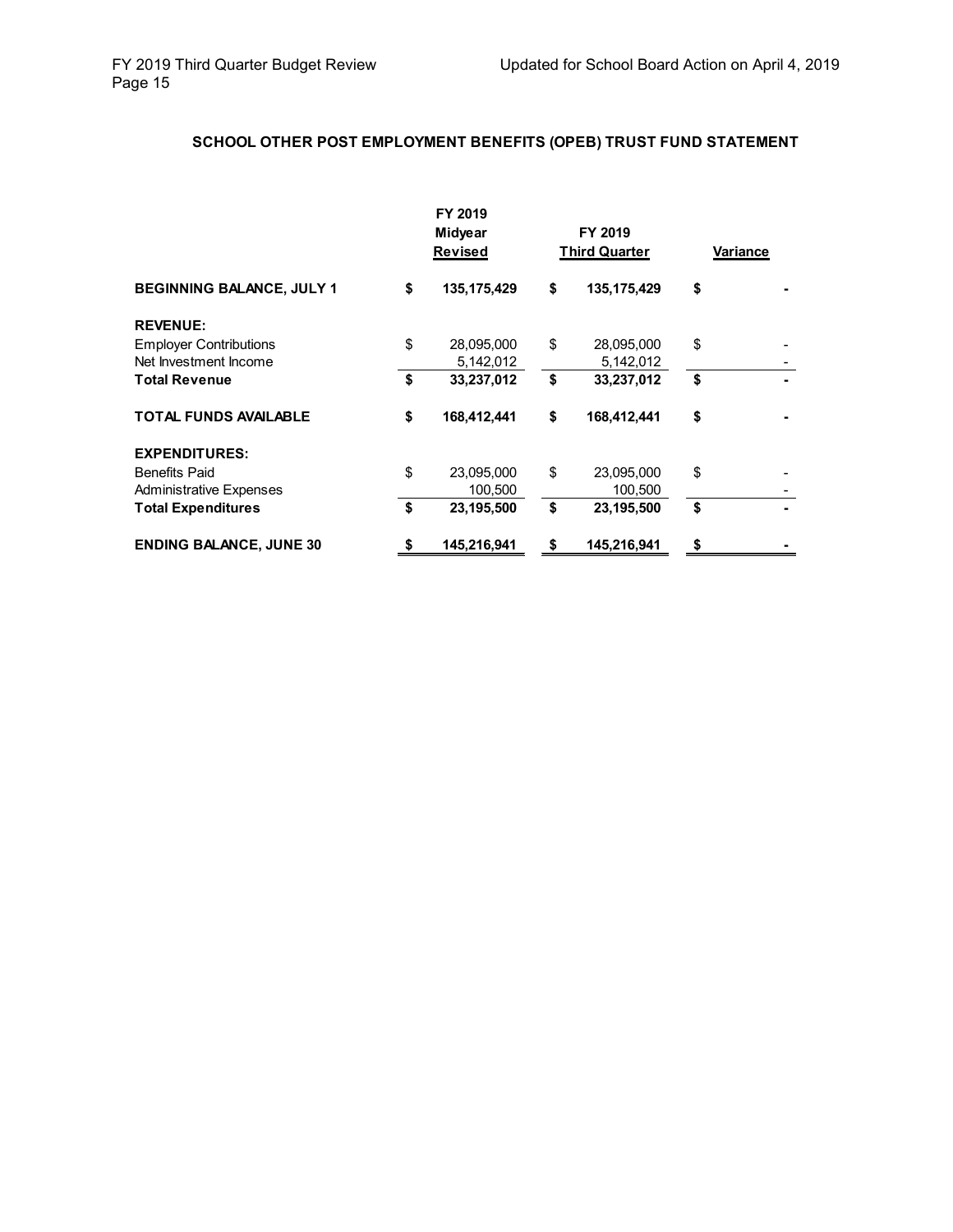### **SUPPLEMENTAL APPROPRIATION RESOLUTION FY 2019**

**BE IT RESOLVED** that the Fairfax County School Board requests the county Board of Supervisors to amend the FY 2019 Appropriation Resolution for the following School Board funds:

#### **Appropriate to:**

#### **County Schools**

| Fund                       | <b>Fund Name</b>                                                                                                              | From            | Τo              | Change          |
|----------------------------|-------------------------------------------------------------------------------------------------------------------------------|-----------------|-----------------|-----------------|
|                            | S10000 Public Schools Operating<br><b>Operating Expenditures</b>                                                              | \$2,924,559,542 | \$2,924,812,026 | \$252,484       |
| S31000 School Construction | <b>Operating Expenditures</b>                                                                                                 | \$606,293,125   | \$607,701,577   | \$1,408,452     |
|                            | S40000 School Food & Nutrition Services<br><b>Operating Expenditures</b>                                                      | \$104,579,164   | \$104,772,703   | \$193,539       |
|                            | S43000 School Adult & Community Education<br><b>Operating Expenditures</b>                                                    | \$9,552,708     | \$10,008,977    | \$456,269       |
|                            | S50000 School Grants & Self-Supporting<br><b>Operating Expenditures</b>                                                       | \$102,605,188   | \$107,208,394   | \$4,603,206     |
|                            | S60000 Public Schools Insurance Fund<br><b>Operating Expenditures</b>                                                         | \$20,607,196    | \$20,580,241    | (\$26,954)      |
|                            | S62000 School Health and Flexible Benefits<br><b>Trust Fund</b><br><b>Operating Expenditures</b>                              | \$502,101,210   | \$496,978,259   | (\$5, 122, 951) |
|                            | S71000 School Educational Employees'<br><b>Supplementary Retirement</b><br><b>Trust Fund</b><br><b>Operating Expenditures</b> | \$214,155,053   | \$211,082,894   | (\$3,072,159)   |
|                            | S71100 School Other Post Employment<br><b>Benefits Trust Fund</b><br><b>Operating Expenditures</b>                            | \$23,195,500    | \$23,195,500    | \$0             |

**I certify the above is a true and correct copy of a resolution adopted by the School Board of Fairfax County, Virginia, as part of the FY 2019 Third Quarter Budget Review, at a regular meeting held on April 4, 2019, at Luther Jackson Middle School, Falls Church, Virginia.**

 $\frac{1}{2}$  ,  $\frac{1}{2}$  ,  $\frac{1}{2}$  ,  $\frac{1}{2}$  ,  $\frac{1}{2}$  ,  $\frac{1}{2}$  ,  $\frac{1}{2}$  ,  $\frac{1}{2}$  ,  $\frac{1}{2}$  ,  $\frac{1}{2}$  ,  $\frac{1}{2}$  ,  $\frac{1}{2}$  ,  $\frac{1}{2}$  ,  $\frac{1}{2}$  ,  $\frac{1}{2}$  ,  $\frac{1}{2}$  ,  $\frac{1}{2}$  ,  $\frac{1}{2}$  ,  $\frac{1$ Date **Internal Contract Contract Contract Contract Contract Contract Contract Contract Contract Contract Contract Contract Contract Contract Contract Contract Contract Contract Contract Contract Contract Contract Contract** County School Board of Fairfax County, Virginia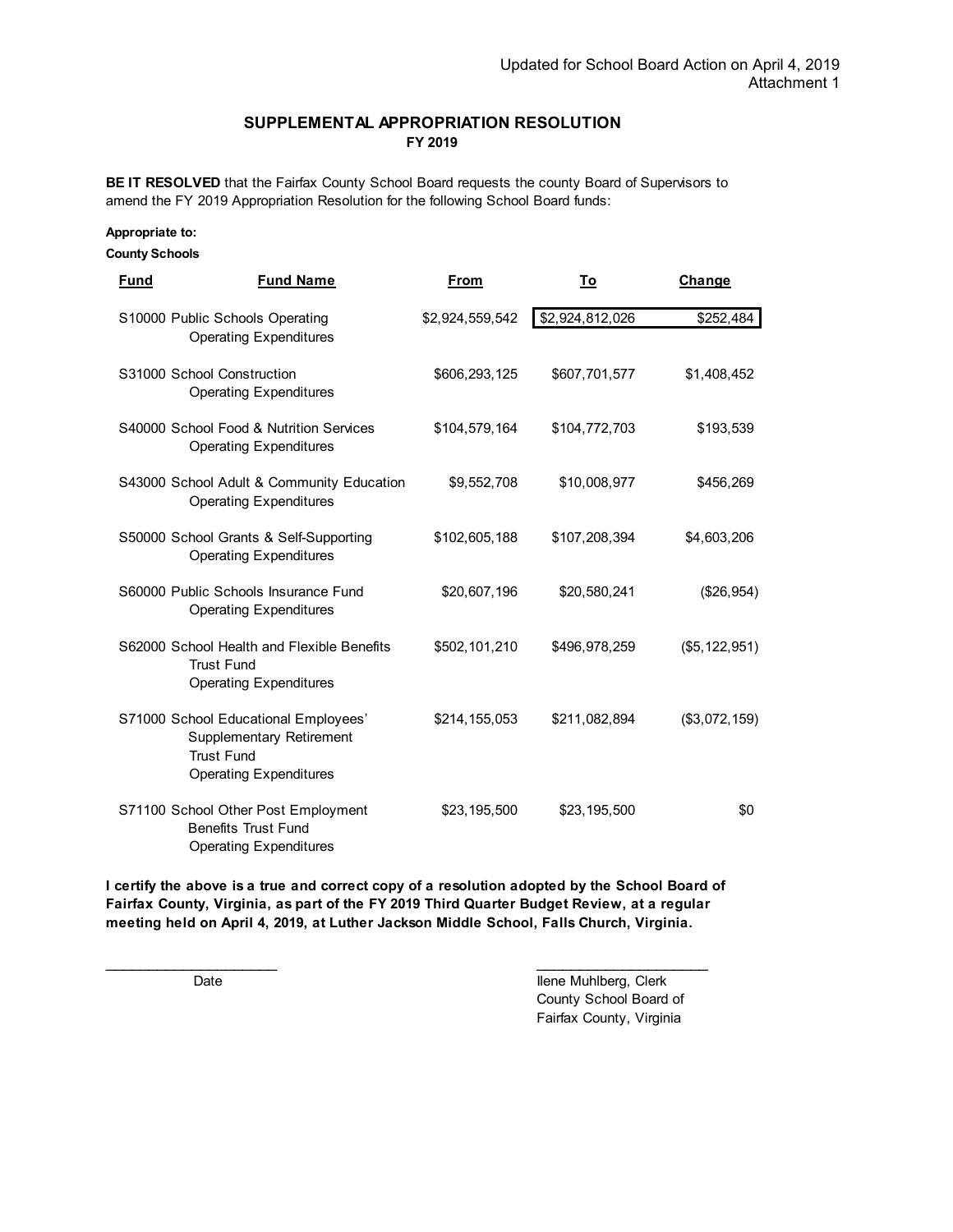### **FISCAL PLANNING RESOLUTION FY 2019**

**BE IT RESOLVED** that the Fairfax County School Board requests the county Board of Supervisors to amend the FY 2019 Fiscal Planning Resolution for the following School Board funds:

| <b>Fund</b> | <b>Fund Name</b>                   | <b>Fund</b> | <b>Transfer To</b>                                  | <b>From</b>  | To           | Change   |
|-------------|------------------------------------|-------------|-----------------------------------------------------|--------------|--------------|----------|
| S10000      | <b>Public Schools</b><br>Operating |             |                                                     |              |              |          |
|             |                                    |             | S31000 School Construction                          | \$12,146,072 | \$12,146,072 | \$0      |
|             |                                    |             | S43000 School Adult &<br><b>Community Education</b> | \$275,338    | \$321.484    | \$46.146 |
|             |                                    |             | S50000 School Grants &<br>Self Supporting           | \$18,209,261 | \$18,209,261 | \$0      |
|             |                                    |             | C20000 Consolidated<br>Debt Service                 | \$3,471,100  | \$3.471.100  | \$0      |

**I certify the above is a true and correct copy of a resolution adopted by the School Board of Fairfax County, Virginia, as part of the FY 2019 Third Quarter Budget Review, at a regular meeting held on April 4, 2019, at Luther Jackson Middle School, Falls Church, Virginia.**

 Date Ilene Muhlberg, Clerk County School Board of Fairfax County, Virginia